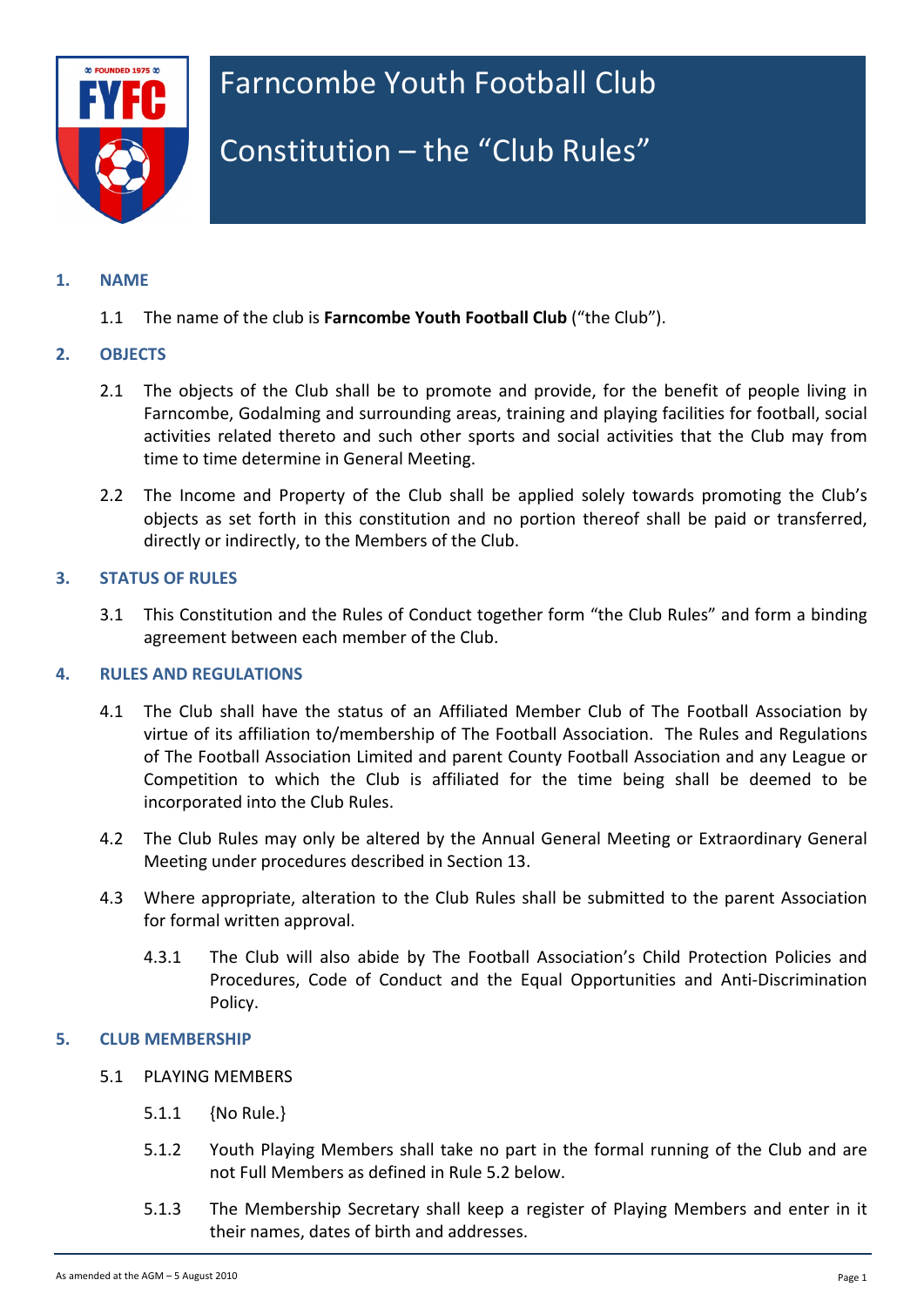- 5.1.4 Within one month of registering with the Club, a Playing Member shall pay a seasonal membership fee as set at the Annual General Meeting.
- 5.1.5 Playing Members shall pay match fees as determined at the Annual General Meeting.
- 5.1.6 Playing Members where possible will play in their correct age group unless agreed by the Managers in the age groups concerned and Committee. This agreement has to be made on a season by season basis.
- 5.1.7 Membership is open to the whole community without discrimination.

# 5.2 FULL MEMBERS

- 5.2.1 Every parent or guardian of a Playing Member shall automatically become a Full Member.
- 5.2.2 Before such membership becomes effective, a membership application form for a Playing Member, together with the appropriate seasonal membership fee must be lodged, with the Membership Secretary.

# 5.3 ASSOCIATE MEMBERS

- 5.3.1 Membership may continue after the relevant child (or children) has ceased to be a Playing Member, at a fee set at the Annual General Meeting.
- 5.3.2 Any person supporting the objects of the Club is eligible to be nominated for membership of the Club. There must be lodged with the Secretary a written nomination of every person who wishes to become a member, stating the name and address of such person and signed by the prospective Member and two Full Members as proposer and seconder respectively.
- 5.3.3 The name and address of each person nominated for membership under 5.3 shall be displayed on the Club noticeboard for not less than two weeks before his or her name is proposed for election to membership.
- 5.3.4 A person nominated as an Associate Member shall not become a Member until he or she is elected as such by the Committee and has paid the annual subscription at a rate set by the Annual General Meeting.
- 5.3.5 The Secretary shall keep a register of Associate Members and enter in it the names and addresses, telephone and e-mail addresses where known of all persons who become Members.

# **6. RESIGNATION AND EXPULSION**

- 6.1 A Member shall cease to be a Member if he/she gives to the Secretary written notice of resignation of his/her membership.
- 6.2 A Member shall cease to be a Member if he/she fails to pay the appropriate membership fee or subscription within one month after the due date of payment.
- 6.3 A Member shall cease to be a Member if they are removed from membership as a result of a hearing held under the Club Complaints Procedure.

# **7. SEASONAL MEMBERSHIP**

7.1 The seasonal membership of the Club shall be decided at the Annual General Meeting and shall be payable in advance of a date to be determined in each year.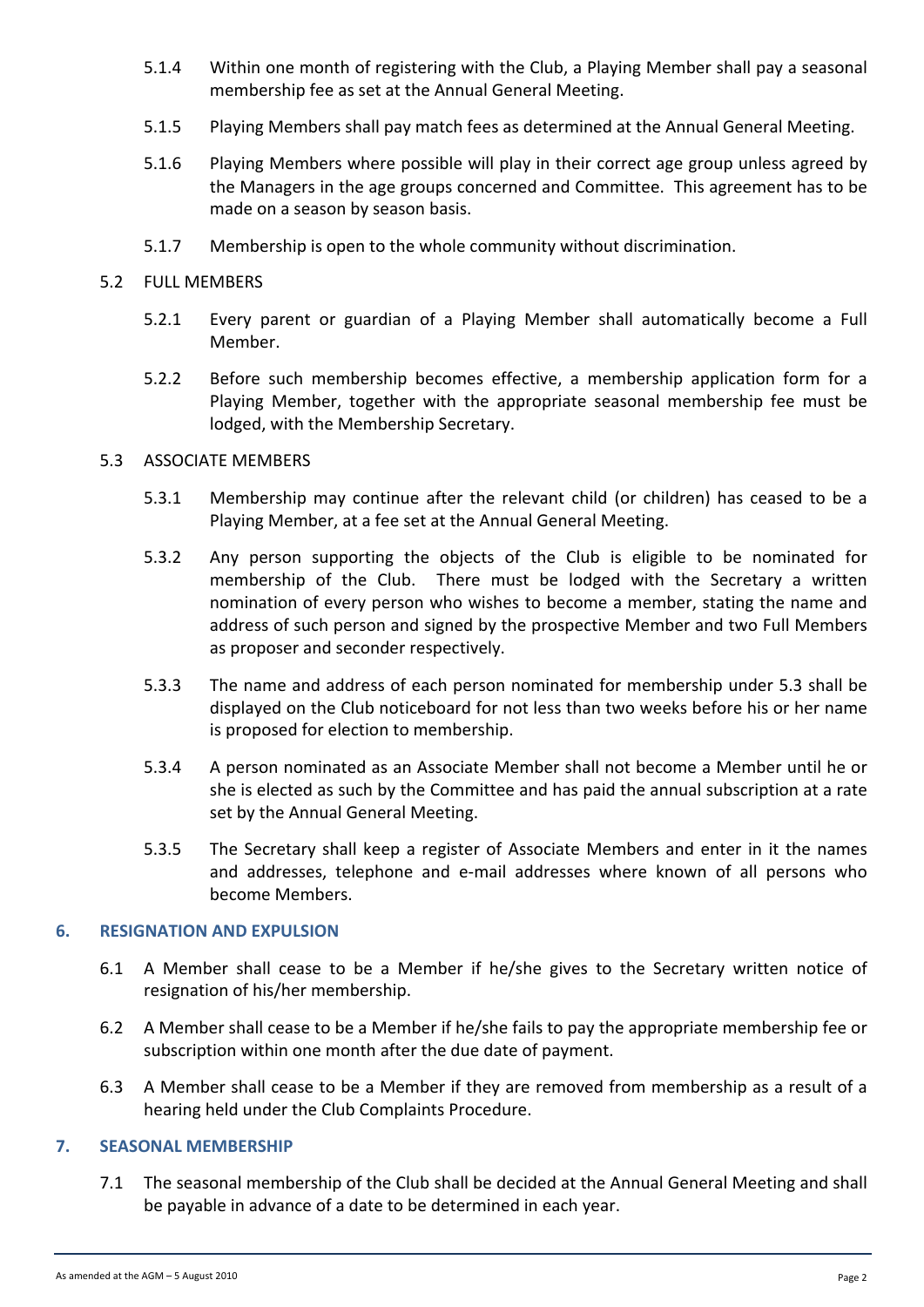7.2 The Annual General Meeting of the Club shall have the power to vary the membership fees and subscriptions by ordinary resolution.

# **8. OFFICERS**

- 8.1 The Officers of the Club shall be a Chairperson, a Treasurer, a Secretary, a Child Welfare Officer, Membership Secretary, Commercial Officer, Club Development Officer and Fundraising Officer and must be Full Members or Associate Members of the Club.
- 8.2 Honorary Vice-Presidents of the Club may be appointed and removed at the Annual General Meeting.
- 8.3 Any Officer may retire by giving one week's prior notice to the Secretary, and all shall retire at the end of each Annual General Meeting, but shall be eligible for re-election at that meeting.

# **9.** THE COMMITTEE

- 9.1 The Committee consists of the Officers, the co-opted Team Managers, and not few than four and not more than eight other Full Members or Associate Members.
- 9.2 A Team Manager and Coach if applicable shall be nominated by the parents of the age group concerned and shall be approved by the Committee prior to each football season to manage each age group or squad, and shall become co-opted members of the Committee. Such approval shall not be unreasonably withheld.
- 9.3 Any member of the Committee may retire by giving one week's prior notice to the Secretary, and all shall retire at the end of each Annual General Meeting, but shall be eligible for reelection at that meeting.
- 9.4 Any casual vacancy on the Committee or of any office including that of Trustee or Accountants arising between Annual General Meetings may be filled by the Committee, including co-opted members, subject to Rule 9.1.
- 9.5 Any member of the Committee who fails to attend three consecutive meetings of the Committee without giving a reason acceptable to it shall cease automatically to be a member of the Committee.
- 9.6 The Committee shall manage all the affairs of the Club and shall have a power to do everything necessary for that purpose, including the appointment of sub-committees.
- 9.7 The quorum of the Committee shall be five, including two officers.
- 9.8 Committee meetings shall be held not less than once in every month.
- 9.9 Not less than three days' written or oral notice shall be given by the Secretary to members of the Committee of every monthly meeting, but in an emergency, at the discretion of the Chairperson and Secretary, additional meetings may be called on not less than 24 hours notice.
- 9.10 Decisions at meetings of the Committee shall be made by a simple majority and in the event of equality of voting the Chairperson (or the acting chairperson of that meeting) shall have a second or casting vote.
- 9.11 Decisions at meetings of the Committee shall be recorded in a minute book to be maintained by the Secretary.
- 9.12 The Committee has the power on a majority vote only to enforce a fine up to a maximum amount agreed on any Manager/Assistant Manager not abiding by the Rules of the Club.

# **10. PLAYERS' COUNCIL**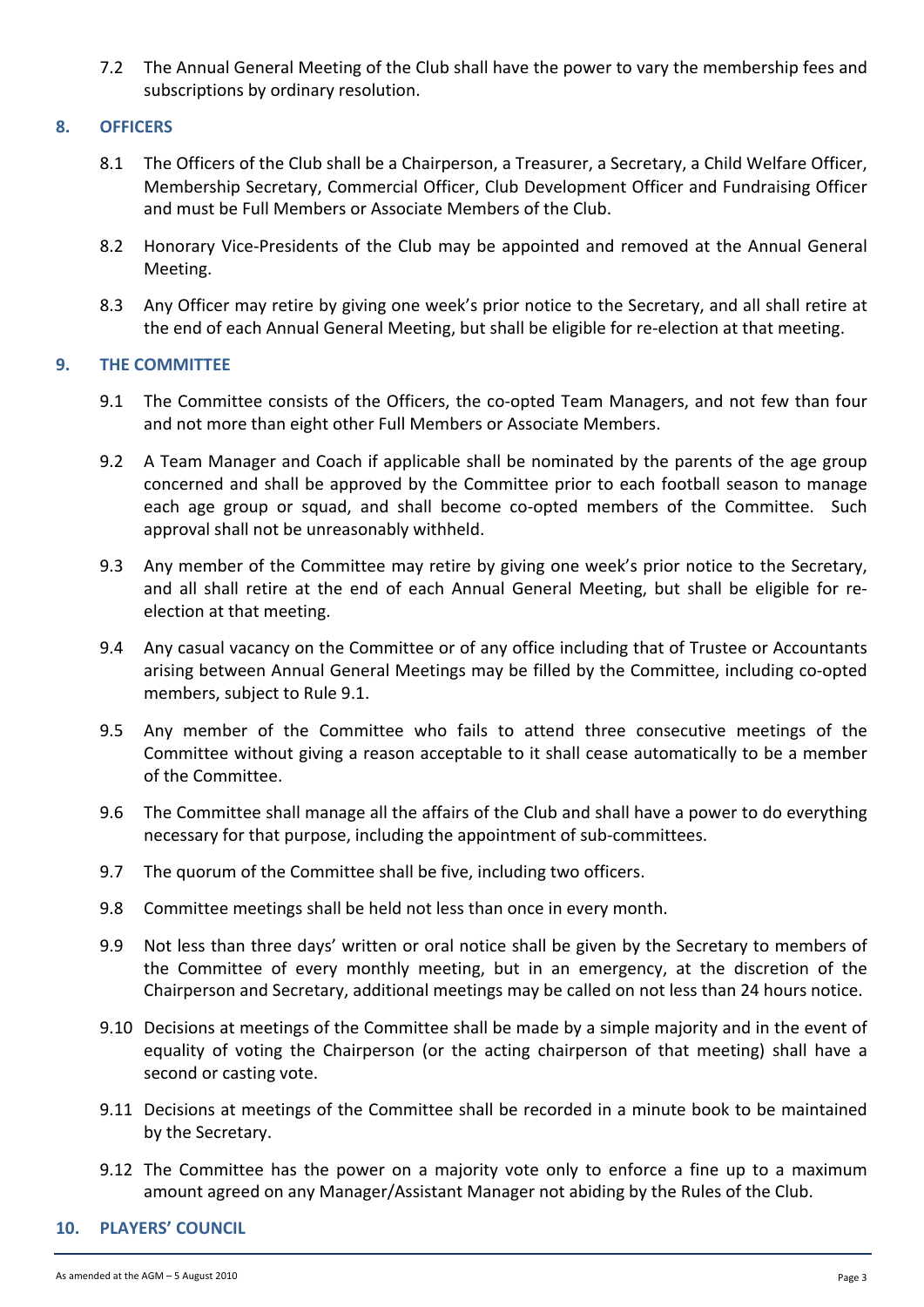10.1 Playing Members from each age group or squad shall be consulted by the Committee from time-to-time on matters of concern or interest to Playing Members.

## **11. ANNUAL GENERAL MEETING**

- 11.1 An Annual General Meeting shall be held every year.
- 11.2 The business of the Annual General Meeting shall be:
	- 11.2.1 To receive the Chairperson's Report of the activities of the Club during the preceding year;
	- 11.2.2 To receive reports from the various age groups;
	- 11.2.3 To receive and consider the accounts of the Club for the preceding year and the Accountant's report on the accounts and the Treasurer's report on the financial position of the Club:
	- 11.2.4 To elect Officers and other members of the Committee, and appoint or remove Honorary Vice-Presidents;
	- 11.2.5 To remove and elect the Accountants and the Trustees or to confirm that they remain in office; and
	- 11.2.6 To determine the annual subscription for the Associate Members and the seasonal subscriptions and match fees for Playing Members.

## **12. EXTRAORDINARY GENERAL MEETINGS**

- 12.1 An Extraordinary General Meeting may be convened at any time upon either a resolution of the Committee or a requisition setting out the resolution or resolutions to be proposed at it. The requisition must be signed by whichever is the lesser of 30 Members and one-tenth of the Members and served on the Secretary by personal delivery or recorded delivery post. If the Secretary does not give notice of the meeting pursuant to the requisition on or before the expiry of 14 days from service of the requisition, the requisitioners or any one or more of them on behalf of the others may give notice of the meeting.
- 12.2 The business which may be conducted at an Extraordinary General Meeting may be any one or more of:
	- 12.2.1 Removing all or any of the Officers, other members of the Committee, Trustees and Accountants of the Club and filling the vacancies caused by such removal;
	- 12.2.2 Altering these rules;
	- 12.2.3 Determining the annual subscription for Members and the Seasonal Subscriptions and match fees for Playing Members; or
	- 12.2.4 Dissolving the Club.

#### **13. PROCEEDINGS AT ANNUAL AND EXTRAORDINARY GENERAL MEETINGS**

- 13.1 Not less than 14 days' prior notice in writing setting out the resolutions to be proposed at the meeting shall be sent to every member at his last known address.
- 13.2 Resolutions at Annual General Meetings shall be passed by a simple majority of two-thirds of the votes entitled to be cast by the Members present at the meeting.
- 13.3 Each Member shall have one vote on every resolution.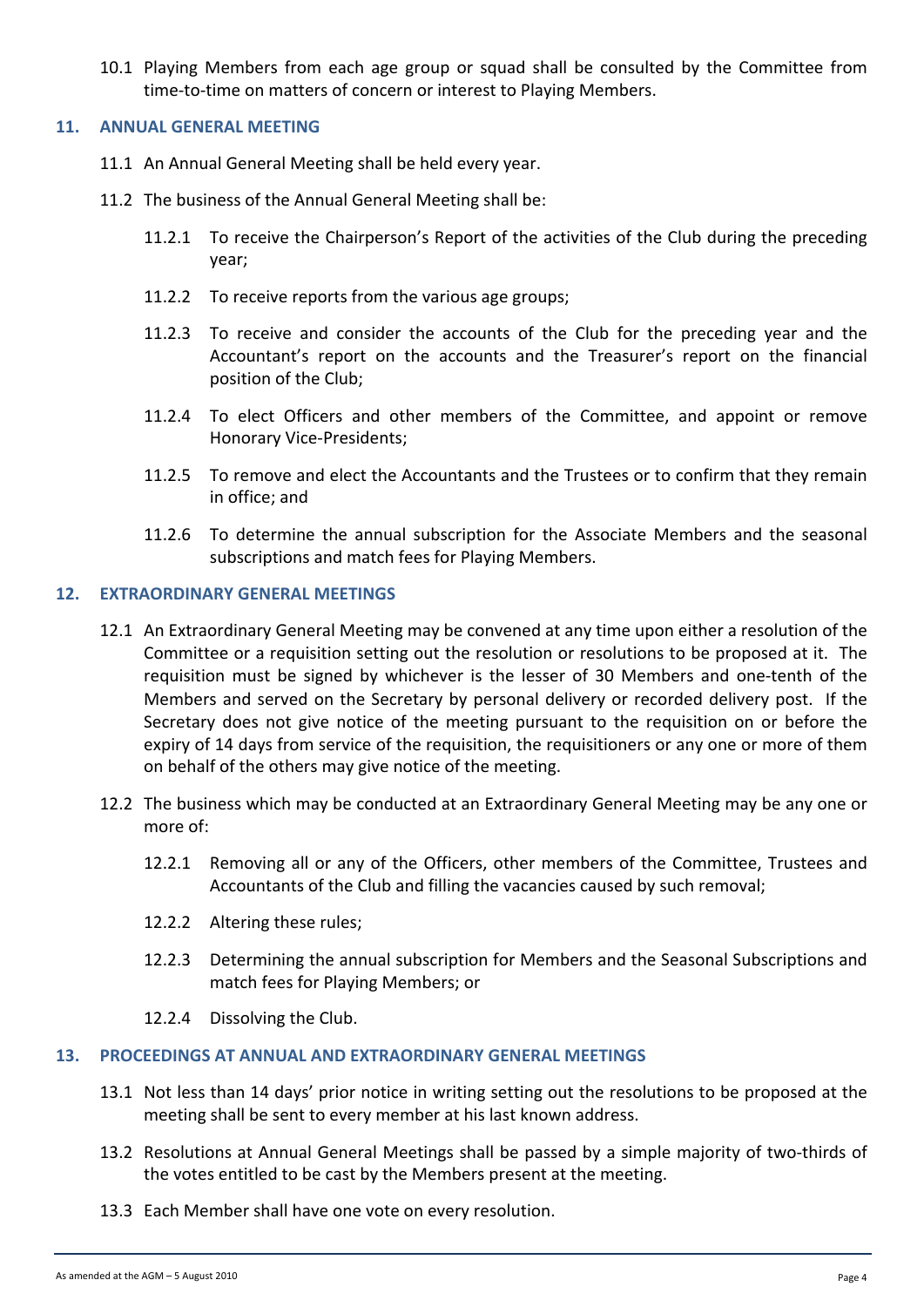- 13.4 In the event of equality in voting at an Annual General meeting the Chairperson (or Acting Chairperson at that meeting) shall have a second or casting vote, but there shall be no second or casting vote on any resolution proposed at an Extraordinary General Meeting.
- 13.5 Nomination of persons for election as an Officer must be made in writing to the Secretary not less than seven days before the meeting at which elections for that office are intended to be proposed. Each nomination must be accompanied by a seconder.
- 13.6 Other Committee Members shall be nominated and elected at the Annual General Meeting.

## **14. TROPHIES**

- 14.1 The season will finish with an internal competition and an activity at which the Club trophies will be presented.
- 14.2 There will be two Club trophies for each age group:
	- a) Most improved player selected by training staff;
	- b) Player of the year selected by Playing Members.

## **15. TRUSTEES**

- 15.1 The number of Trustees shall be five and no more than one shall be a serving Officer of the Club.
- 15.2 The Trustees shall hold office until death, resignation or removal from office by a resolution of Members.
- 15.3 There shall be vested in the Trustees all the property of the Club other than cash which will be under the control of the Treasurer.
- 15.4 The Trustees may deal with the property, as vested in them by way of sale, mortgage, charge and lease or otherwise as directed by the Club. The Trustees may also raise loans as directed by the Club. Such direction shall be given by a resolution of the Members of the Club passed by a majority of the Members present at a duly convened meeting of the Club and when so passed shall in favour of a purchaser, mortgagee, charge, lessee or grantee be binding upon all members of the Club. A certificate signed by the Secretary and Chairperson for the time being of the Club shall in favour of those persons be conclusive evidence that a direction complying in all respects with the above provisions of this rule was duly given to the Trustees.

# **16. ACCOUNTS, INCOME AND PROPERTY**

- 16.1 The financial year of the Club shall end on 30 June in every year to which day the accounts shall be balanced and drawn.
- 16.2 As soon as it is practicable, after the end of the financial year, there shall be prepared a statement of the assets and liabilities of the Club at the end of the financial year, and a statement of income and expenditure during that year, which statements shall be audited by the Accountant not less than 21 days before the Annual General Meeting.
- 16.3 Copies of the certified statement of accounts shall be distributed at the Annual General Meeting and be available to any Member on application to the Secretary.
- 16.4 The examination of the Club accounts will be carried out by an independent accountant who is not a Member of the Club, and will be appointed at each Annual General Meeting, and will hold office until the end of the following Annual General Meeting.